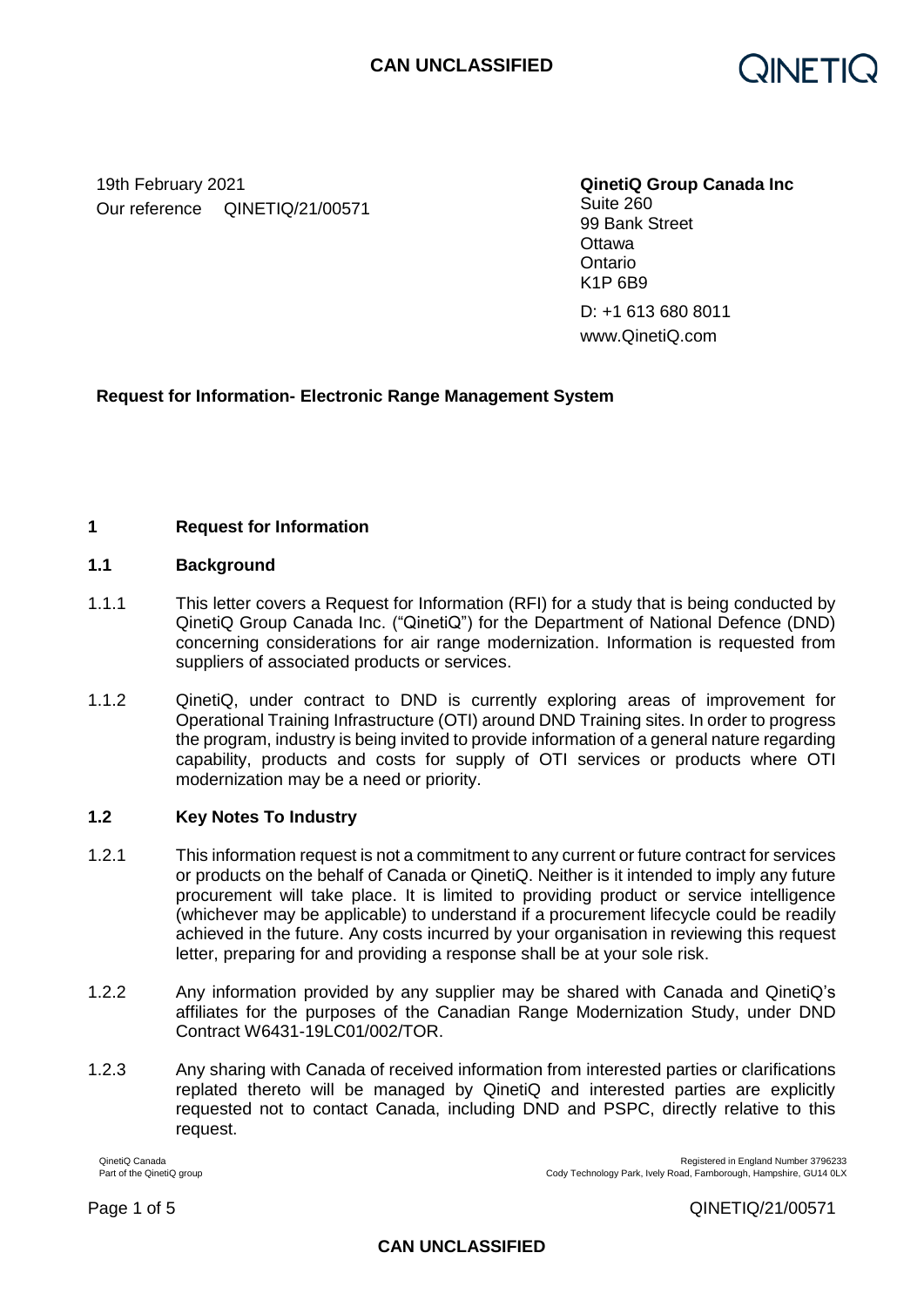## **CAN UNCLASSIFIED**

1.2.4 QinetiQ may respond to information received with questions to clarify aspects of supplied information.

#### **2 Request for Information - Instructions**

- 2.1 Suppliers responding to this request (responders) are asked to provide the following information:
	- Business Address;
	- Contact Details:
	- Short statement stating area of interest;
	- Short Statement of scope of potential supply of goods or services;
	- Indicative compliance statement against requirement herein.
- 2.2 Responses to this request should be supplied by email to Madison. Aubry@qinetiq.ca by the 16<sup>th</sup> March 2021 in order to be considered in the formulation of the study response.
- 2.3 Responders are requested to provide indicative or typical costs for an Electronic Range Management System (ERMS) including periodic maintenance of the software application. These costs will not be considered binding or an offer of any kind and indications of their basis would greatly assist in meeting the study objectives.
- 2.4 Responders are also requested to provide a description on how they would deliver the service associated with the information being provided, addressing the key requirements in Section 3 and 4 below.
- 2.5 Responders are requested to provide details on any systems additional capabilities not mentioned in Section 3 and 4 below.

#### **3 Introduction to Electronic Range Management System (ERMS)**

- 3.1 There may be a need for an Electronic Range Management System that provides the following key attributes:
	- Provides the means for users to book geographical training spaces in a Geographical Information System (GIS);
	- Provides the means for users to assign and distinguish geographical training spaces;
- 3.2 These key attributes lead to a software application that uses a GIS to display geographical bounded areas. These bounded areas in this case are training areas or training complexes that might be in use at a given time on any given day. In a GIS these are often displayed as Polygons. Users need to be able to book these polygons for future training events. While administrators of the system will need to review the bookings made by users and provide administration to the software application e.g. approve bookings and define polygons.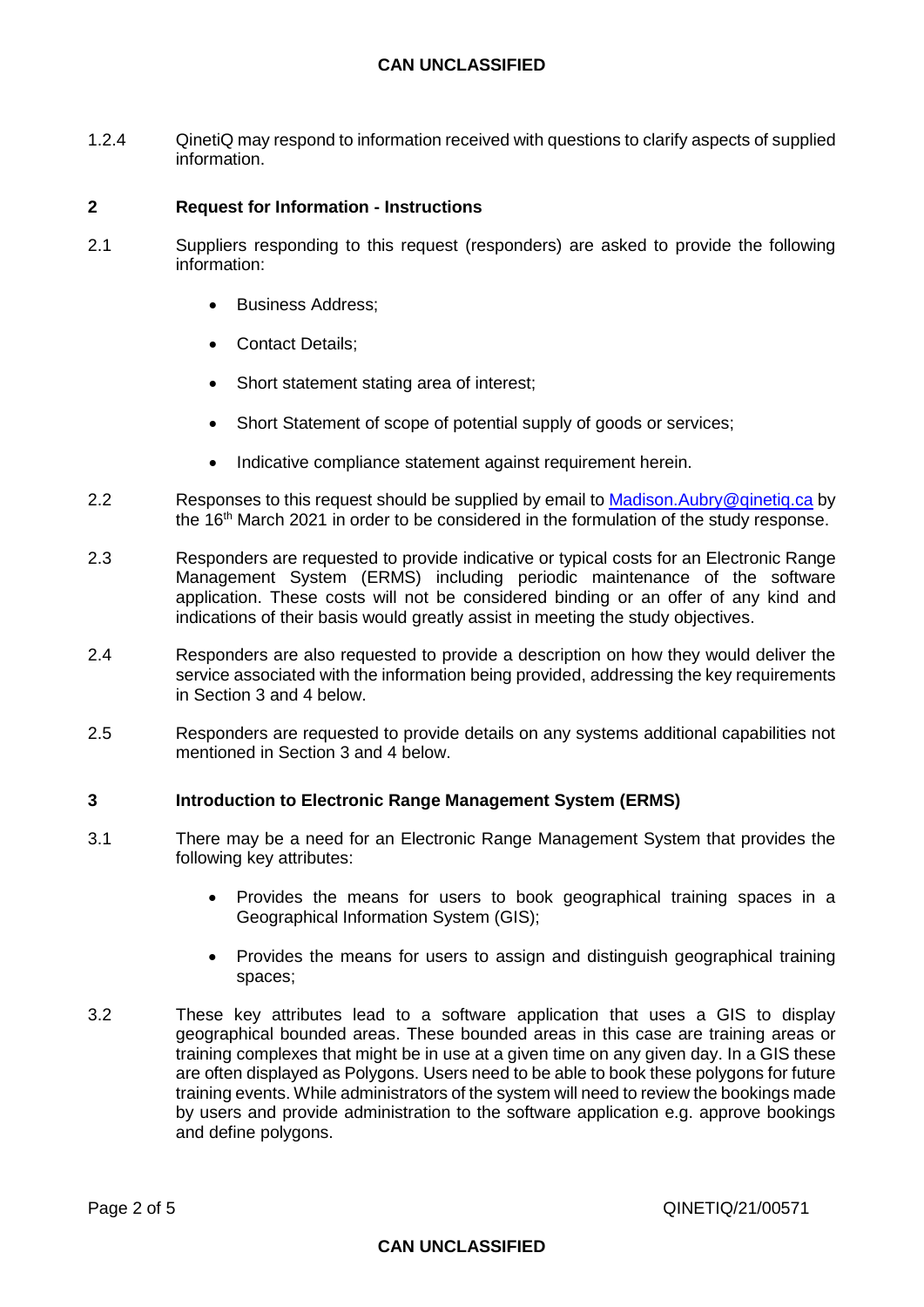3.3 The scheduling functionality will allow training units to books training spaces on Ranges, while Range organisations providing facility management of the areas will be able to plan maintenance around training exercises booked in the ERMS.

# **4 ERMS Requirements**

4.1 QinetiQ in consultation with DND has identified a number of potential top level ERMS requirements. These are provided for responders to consider and comment on in [Table](#page-3-0) 4-1.

| <b>Requirement</b>                                                                                                               | <b>Notes</b>                                                                                                                                                                                 |
|----------------------------------------------------------------------------------------------------------------------------------|----------------------------------------------------------------------------------------------------------------------------------------------------------------------------------------------|
| The ERMS must allow target areas or training areas to<br>mapped and booked.                                                      | ERMS must be able to<br>polygons<br>generate<br>representing training areas<br>or target areas. These must<br>be bookable by ERMS users<br>show scheduling<br>i.e.<br>οf<br>these areas.     |
| The ERMS must be capable of displaying accurate<br>airspace bookings and be able to display the future<br>airspace control plan. |                                                                                                                                                                                              |
| The ERMS must be capable of displaying entities<br>(personnel and vehicles) tracked in real time.                                | The ERMS must be capable<br>of real time tracking of<br>entities and displaying them<br>as an overlay in the GIS.<br>The data will come from<br>another system<br>separate<br>from the ERMS. |
| The ERMS must be capable of displaying 3000 entities.                                                                            |                                                                                                                                                                                              |
| The ERMS should be capable of displaying Ranges in<br>a Graphical Information System providing a 2D or 3D<br>solution.           | Ranges refers to training<br>might<br>areas<br>that<br>be<br>displayed as a polygon.                                                                                                         |
| The ERMS must cater for multiple Ranges.                                                                                         | The ERMS must be able to<br>cater for multiple DND sites.<br>Each DND site may be<br>subdivided<br>training<br>into<br>areas                                                                 |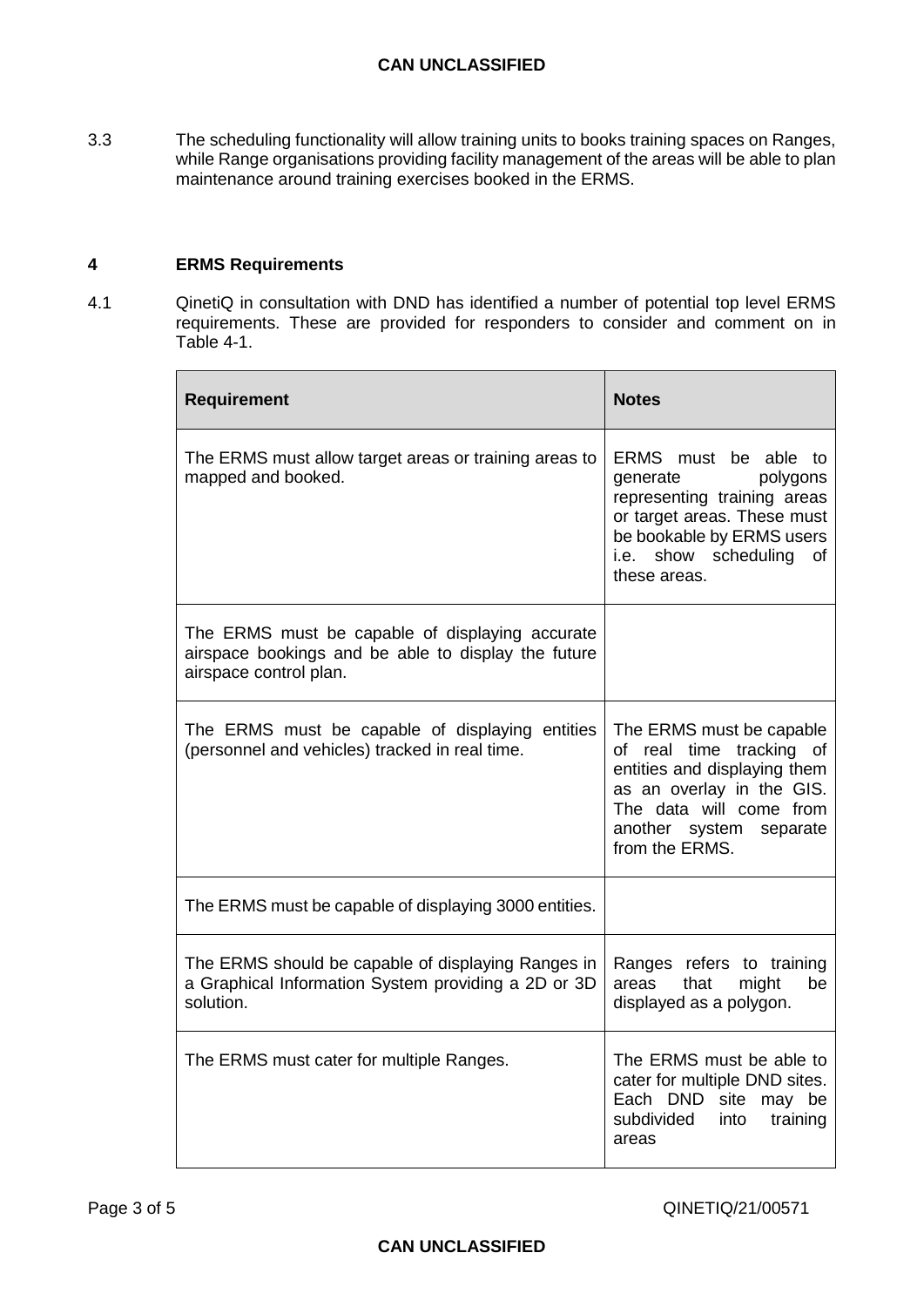| <b>Requirement</b>                                                                                                 | <b>Notes</b>                                                                                                                                                                                                                                                                             |
|--------------------------------------------------------------------------------------------------------------------|------------------------------------------------------------------------------------------------------------------------------------------------------------------------------------------------------------------------------------------------------------------------------------------|
| The ERMS must be able of handling and creation of<br>weapon templates i.e. generation, importing and<br>exporting. | A weapon template is the<br>weapon Maximum Energy<br>Boundary of any particular<br>weapon. It must<br>be<br>displayed in the ERMS GIS<br>if called for.                                                                                                                                  |
| The ERMS must allow Range Users to scroll through<br>bookings i.e. past bookings and future bookings.              |                                                                                                                                                                                                                                                                                          |
| The ERMS must allow a real time display of real time<br>activity.                                                  | The ERMS must be able to<br>display real time activity to<br>Range Control or users of<br>the system.                                                                                                                                                                                    |
| The ERMS must consider safety through a safety<br>assessment.                                                      | Handling weapon templates<br>and displaying the weapon<br>templates correctly has a<br>safety consideration. There<br>is safety functionality from<br>ensuring<br>the<br>weapon<br>template is contained in the<br>Range Danger Area and it<br>be<br>cannot<br>incorrectly<br>displayed. |
| The ERMS tool must consider software assurance<br>levels to recognised standards.                                  |                                                                                                                                                                                                                                                                                          |
| The ERMS application will need mounting on DND<br>existing network and hardware.                                   | The assumption is there will<br>be a number of licences<br>required for selected users<br>to use the tool.                                                                                                                                                                               |

<span id="page-3-0"></span>*Table 4-1: ERMS Requirements - Top Level Design Requirements*